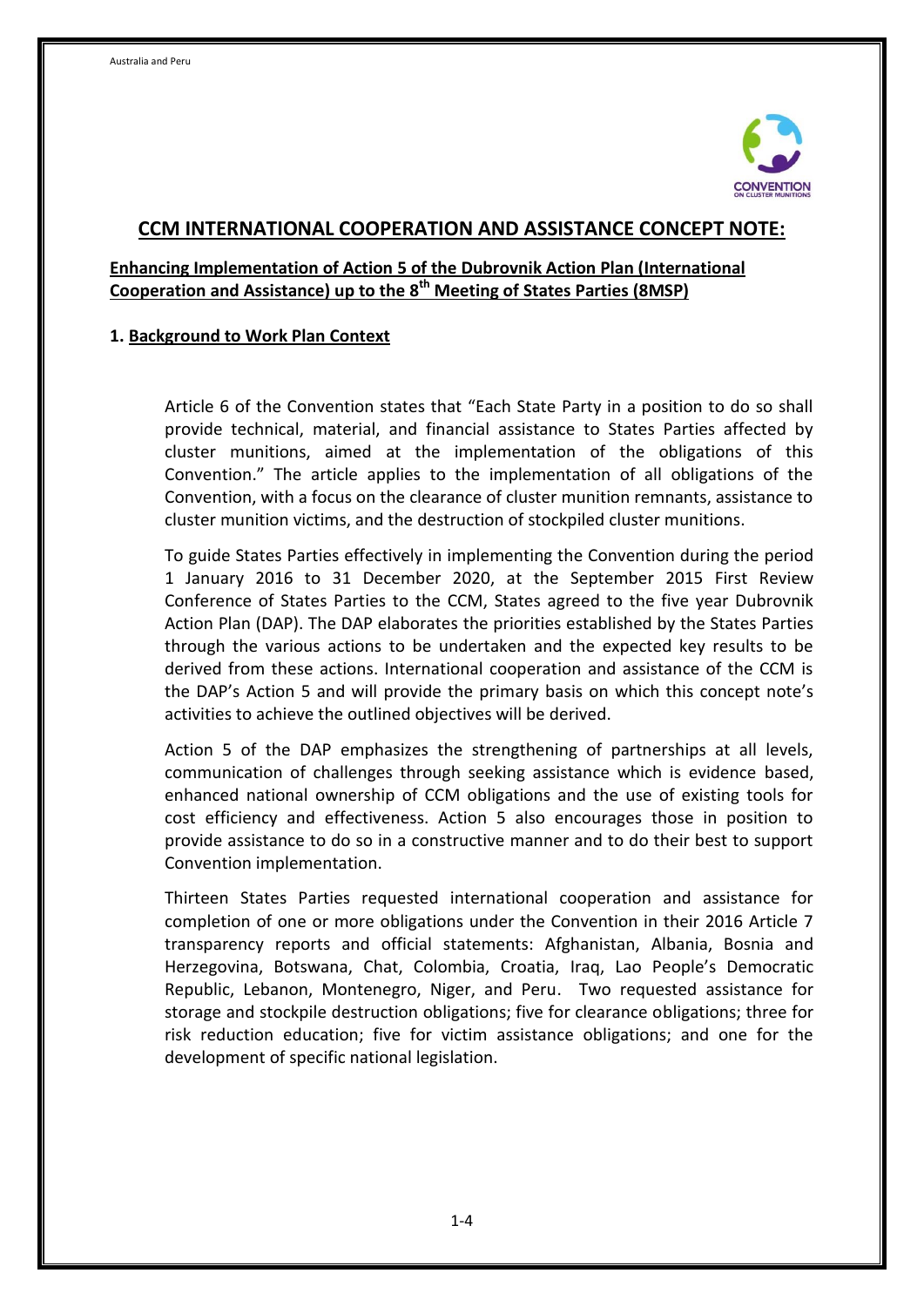## **2. Objectives**

- Facilitate reinforced joint approaches between thematic areas.
- Facilitate better targeting of scarce resources.
- Facilitate increased technical and material assistance, transfer of skills and good practices.
- Facilitate increased timely implementation of obligations by States Parties.
- Support implementation of the Country Coalitions concept introduced by the German Presidency of the 7MSP.

## **3. Activities**

- Australia and Peru will work together with our fellow Coordinators on the Committee to identify priority areas and target States for cooperation and assistance, and possible joint activities, including informal meetings and side events, directly engaging affected and donor states, to enable exchanges of information on needs and priorities, established practices and expertise, and the possible formation of Country Coalitions.
- Australia and Peru will meet regularly with the ISU to seek its perspectives and advice on possible priorities in the area of cooperation and assistance in 2017-18.
- Australia and Peru will work with the Coordinator for Transparency Reporting to encourage states parties to enhance the quality of information in their article 7 reports. As Coordinators, we will highlight the importance of transparency reporting as it is one of the fundamental tools available to the CCM community to identify implementation challenges and needs, and support affected States Parties requesting assistance through their Article 7 reports to implement their obligations by linking or relaying specific requests to traditional donors and organizations with relevant expertise.
- Australia and Peru will work with the Committee on International Cooperation and Assistance for the Anti-Personnel Mine Ban Convention to maximise synergies in implementation of the Individualised Approach and the Country Coalitions concept.
- Australia and Peru will identify and involve key partners (civil society, international organizations, operators etc.) with specific expertise to support target States Parties and relevant thematic areas through workshops, field visits/assessments, trainings, making of new tools etc.
- Use social media platforms, including the Convention's website, to promote good practices with regards to international cooperation and assistance and timely implementation of obligations.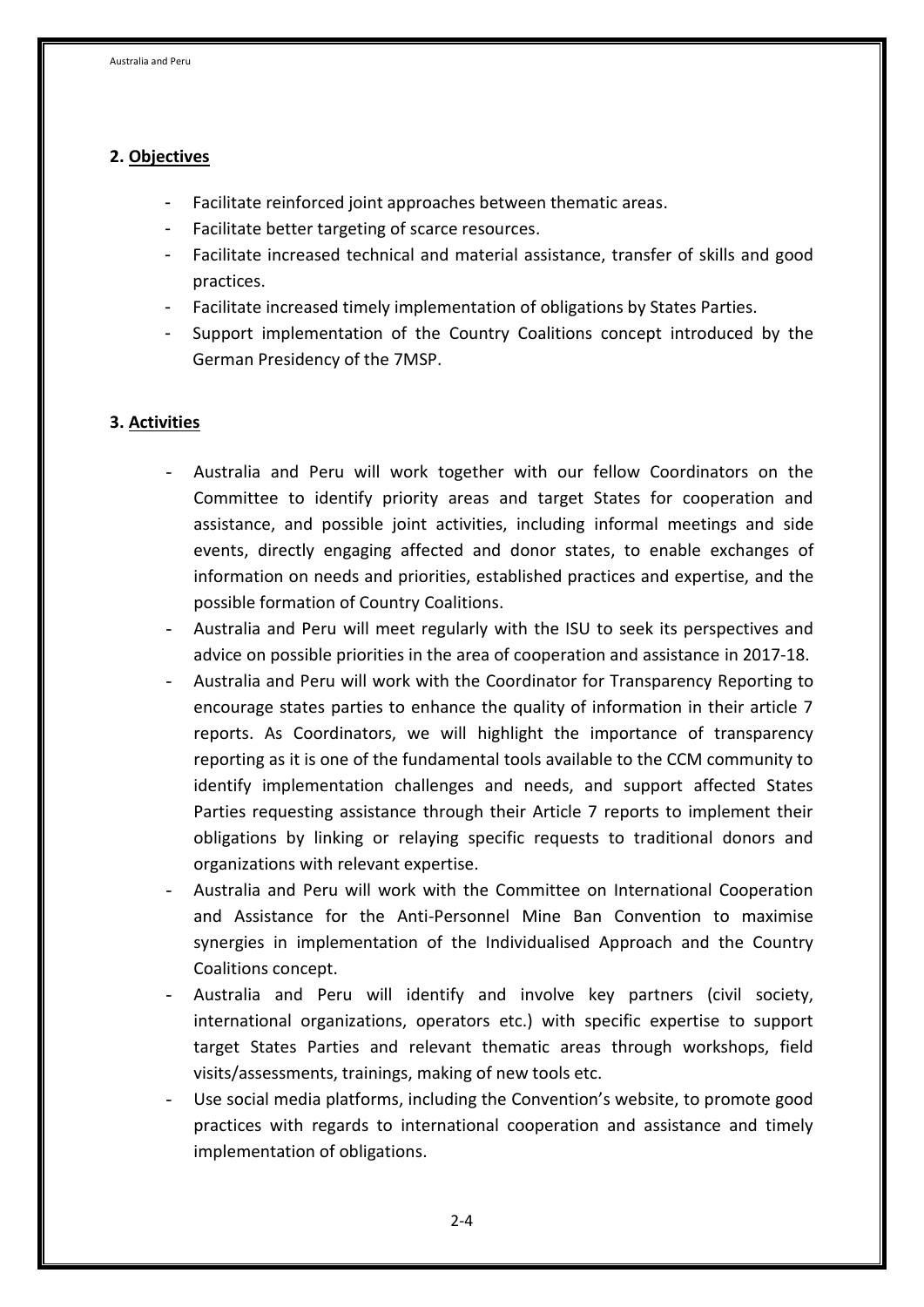## **4. Expected Outputs (by 8MSP)**

- One informal meeting with affected States Parties/States Parties with pressing obligations to discuss challenges, needs, and good and cost effective clearance, stockpile destruction or integrated victim assistance practices.
- One informal meeting with donor/partner States to discuss priorities for assistance.
- One informal meeting between affected States Parties/States Parties with pressing obligations and donor States Parties to discuss possible partnerships.
- Increased number of States Parties seeking assistance have received or are in the process of receiving the requested support.
- Increased number of States Parties provide evidence-based needs requests.
- Increased number of States Parties or other actors respond constructively to requests for assistance.
- Increased number of State Parties report to have the necessary resources to fulfil obligations under the Convention ahead of deadlines.

# **5. Estimated Budget**

Limited costs, depending on the strategy adopted.

## **6. Strategy Implementers**

- Peru Coordinator on International cooperation and assistance
- Australia Coordinator on International cooperation and assistance
- CCM Implementation Support Unit

## **7. Potential Implementing Partners**

- Thematic Coordinators
- States Parties and signatory States that have fulfilled obligations under any of the key CCM including Articles 3, 4, 5, 7 and 9
- Donor/Partner States
- International NGOs / operators
- Aid agencies
- Civil society